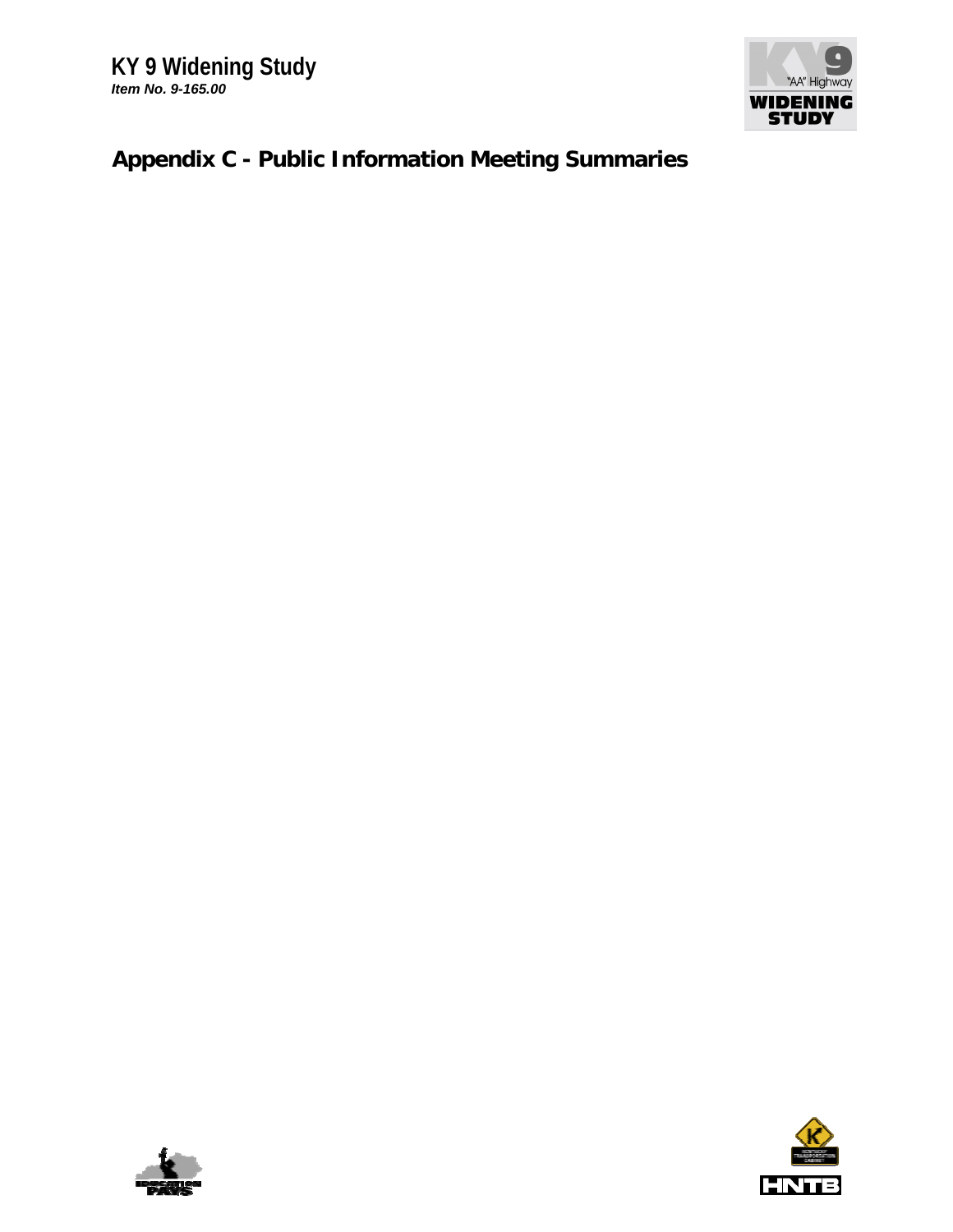## **STATEWIDE CORRIDOR PLANNING SERVICES PUBLIC MEETING #1**

| TO:      | Annette Coffey, P.E.<br>Director<br><b>KYTC</b> Division of Planning   |
|----------|------------------------------------------------------------------------|
| FROM:    | Larry D. Chaney, P.E.<br>Director of Transportation<br>HNTB-Louisville |
| DATE:    | July 13, 2001                                                          |
| SUBJECT: | <b>Statewide Corridor Planning</b><br>Item No. 9-0165.00<br>KY 9       |

The first public meeting was held Thursday, July 12, from 4:00 p.m. until 8:00 p.m. at Bracken County High School concerning a study of possibly widening KY 9. Approximately 70 people were in attendance, excluding Cabinet and consultant personnel. A list of those in attendance is attached.

Purposes for the meeting, as stated in the presentation were:

- To let the community know about the project, to identify and address community concerns and issues
- To clearly identify project termini
- To establish a clear purpose and direction for the project
- To identify sensitive areas that should be considered
- To create a project that would benefit the community and gain its support

The meeting began at 4:00 p.m., and included a presentation at 4:15 p.m. by Bruce Siria, Jim Rummage and Larry Chaney. The presentation began with a discussion of the road building process. Mr. Chaney explained that the Cabinet has identified over \$50 billion dollars worth of projects on their Unscheduled Needs List. With an anticipated annual budget of approximately \$800 million, it is evident that many projects must wait a number of years to be implemented. Funding has been identified in the State's current Six-Year Highway Plan to conduct this study of KY 9 to determine costs and priority sections for possible improvements from KY 10 in Mason County to KY 2828 in Campbell County.

Mr. Siria explained that there is currently no other funding earmarked for the project beyond the study phase. The schedule for completing a major reconstruction project, when funding is available for all phases of that project, is an average of approximately 10 years - from the planning stage until construction is complete. Smaller scale projects are generally finished in a shorter timeframe, and conversely, more complicated projects, like the widening of KY 9, often take longer to complete.

Preliminary goals for the KY 9 study include:

- Providing adequate highway capacity to support Design Year 2025 traffic volumes,
- Improving existing roadway geometrics to address sight distance concerns
- Reducing the number of accidents along the route by improving intersection safety, and
- Reducing speed differentials by improving truck-climbing lane merge and diverge points.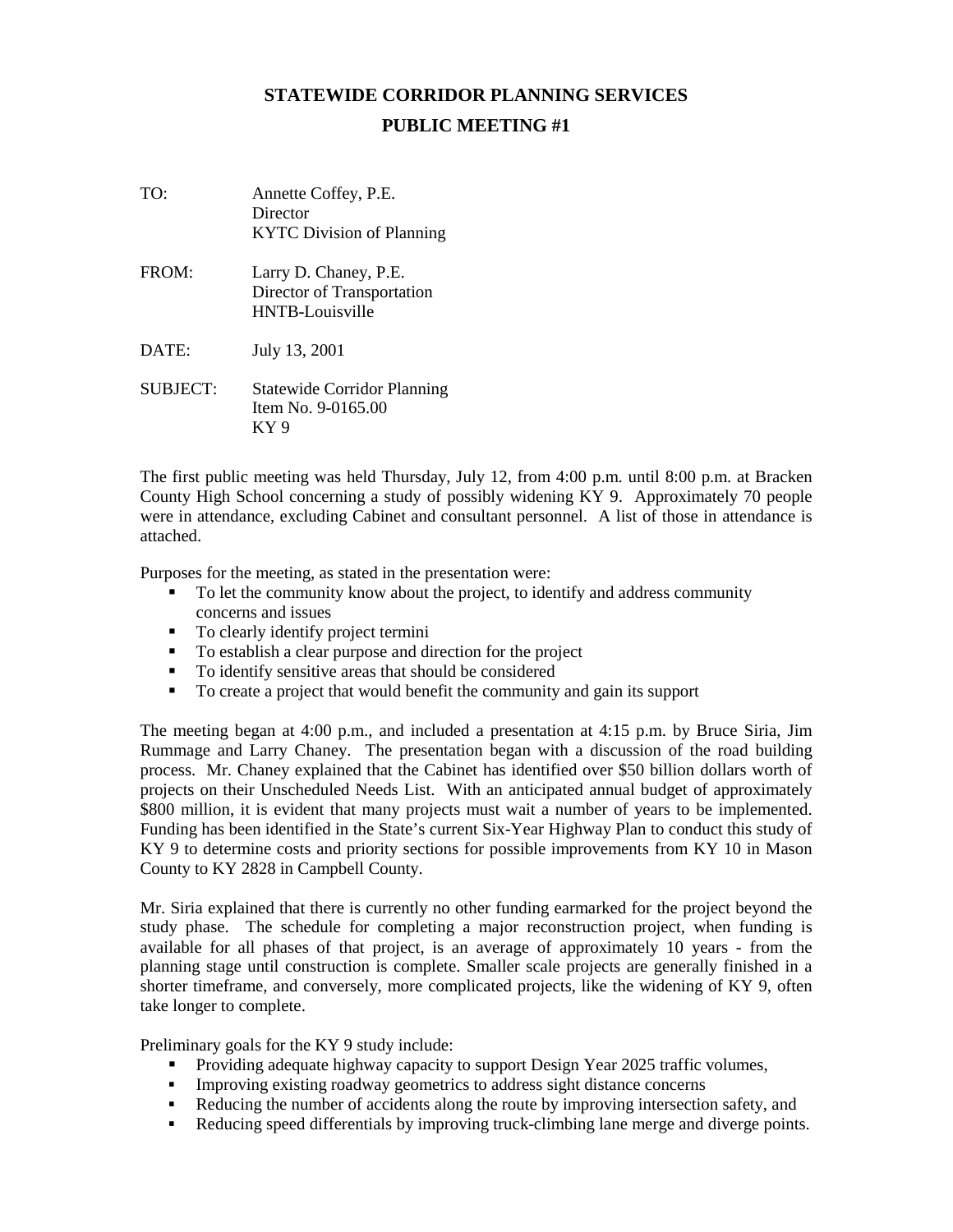Safety is one of the concerns to be addressed with this study, but the accident rates on KY 9 are not considered high, when compared to Kentucky statewide statistics for other two-lane facilities. According to the Kentucky Transportation Center's Safety Study of KY 9, fatal crash rates in Mason County are higher than the state average, but fatal crash rates in the remaining project area are lower than the average. The crashes in Mason County include the entire County, and not just the area under study. Angle crashes at intersections represent a higher percentage of KY 9 fatal crashes compared to state averages. There are also a higher percentage of deer-related crashes on KY 9 as compared to state averages.

The volume of traffic using, and forecasted to use KY 9 in the next 25 years, will be a major issue in deciding the need to widen. Current daily traffic volumes for each of the counties within the project area are as follows: Campbell County has 8,420 vehicles per day; Pendleton County has 7,630 vehicles per day; Bracken County has between 5,720 - 8,800 vehicles per day; and Mason County has between 5,720 - 5,870 vehicles per day. Based on these volumes, the existing twolane road has adequate capacity for today's traffic.

Other project issues raised at the meeting included restricted sight-distance at intersections, speed differentials between vehicles, nighttime driving conditions, lighting, increasing truck traffic, use of truck climbing lanes, fog and driver inattention, speeding and drowsiness.

Following the presentation, attendees were directed to an open exhibit area, where maps of the project area and potential environmental issues were on display. Representatives of the Cabinet, the Federal Highway Administration, Buffalo Trace ADD and the HNTB consultant team were on hand to answer questions and to receive input from those who attended the meeting.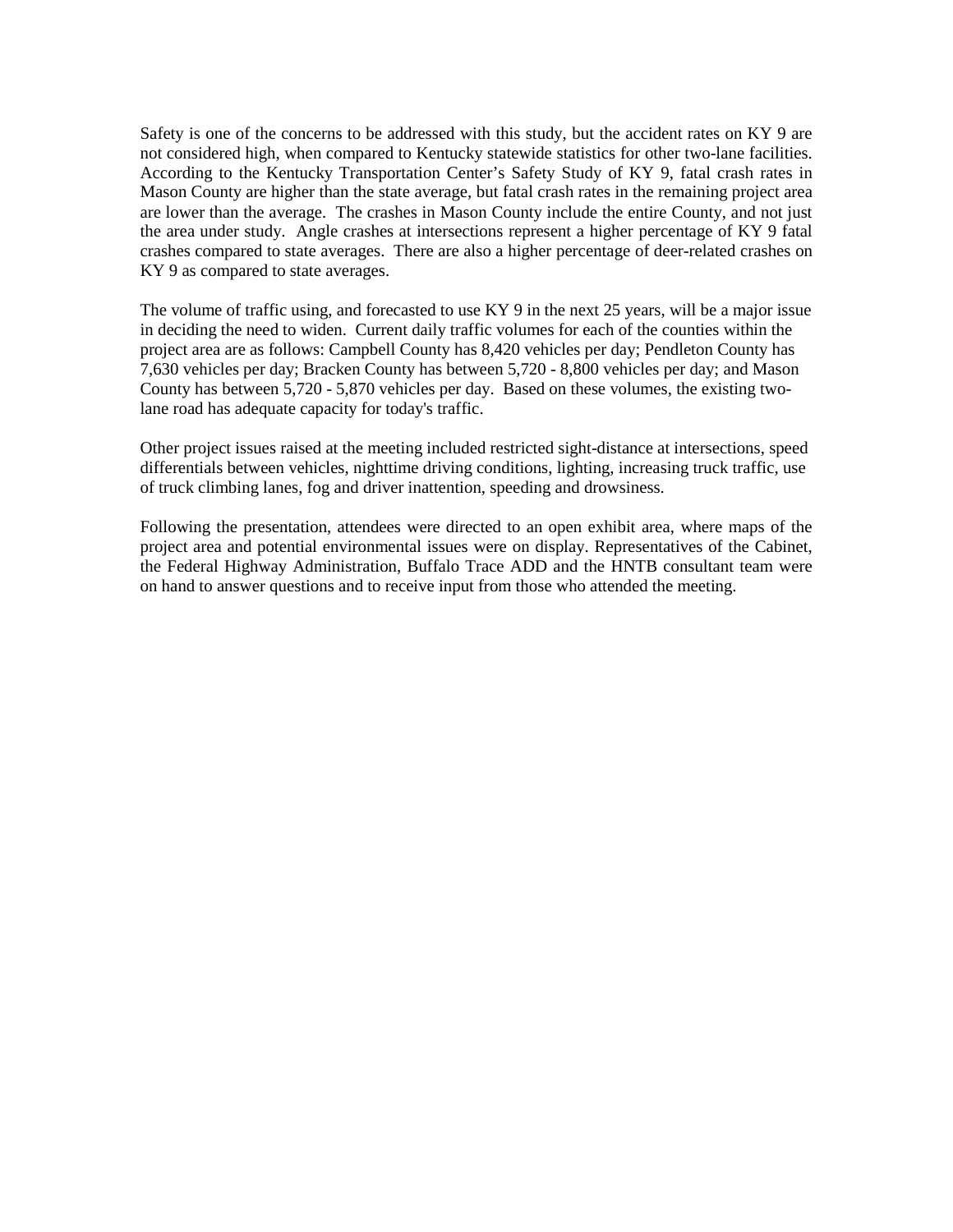## **STATEWIDE CORRIDOR PLANNING SERVICES KY 9 - SECOND PUBLIC MEETING**

| TO:             | Annette Coffey, P.E.<br>Director<br><b>KYTC</b> Division of Planning            |
|-----------------|---------------------------------------------------------------------------------|
| FROM:           | Larry D. Chaney, P.E.<br>Director of Transportation<br><b>HNTB-Louisville</b>   |
| DATE:           | October 30, 2001                                                                |
| <b>SUBJECT:</b> | <b>Statewide Corridor Planning</b><br>Item No. 9-0165.00<br>KY 9 Widening Study |

The Second Public Meeting for the KY 9 Widening Study was actually held in two different locations on different days. On Tuesday, September  $25<sup>th</sup>$  the meeting was held in a tent in the parking lot of the Marathon Gas Station on KY 9 in California, near the Campbell County/Pendleton County line. On Wednesday, September  $26<sup>th</sup>$  the meeting was held in a tent in the parking lot of the BP Gas Station on KY 9 near the Mason / Bracken County line. On Tuesday, 172 people visited the tent and 240 handouts with comment forms were distributed to people visiting the convenience store. On Wednesday, there were 79 attendees and 178 handouts were distributed. For Tuesday's meeting, two (2) Variable Message Signs (VMSs) were placed on KY 9 just north and south of the public meeting site by the District Office. The VMSs were set up 24 hours prior to the meeting, and served to both inform and remind the public of the meeting and its hours of operation. VMSs were unavailable for Wednesday's meeting.

The tent was open from 11:00 a.m. to 7:00 p.m. on each day. Representatives from the Cabinet, the Northern Kentucky ADD, the Buffalo Trace ADD, and HNTB greeted attendees and explained the project through the use of the two sets of exhibits in the tent. Pizza, snacks, and other refreshments were secured from local vendors, and were served throughout both days to the public. Materials from the KY 9 Safety Study Public Awareness Campaign were distributed along with the project handouts. The handouts included the study purpose, discussion of project issues and goals, a survey form, and exhibits. The exhibits included an Environmental Footprint, Typical Sections (for all proposed alternatives), Safety and Operational Improvements, and a Comparison of Alternatives.

Proposed improvement alternatives for KY 9 presented to the attendees were:

- A 4-lane divided highway with depressed median
- A 4-lane divided highway with concrete barrier wall median
- A 4-lane fully-controlled access highway with frontage roads and interchanges
- Operational and safety improvements
- Do Nothing

The Operational and Safety Improvements were generated to address many of the issues identified through the study process. Some of these issues are restricted sight-distance at intersections, speed differentials between vehicles, nighttime driving conditions, lighting, increasing truck traffic, use of truck climbing lanes, fog, driver inattention and drowsiness, and speeding.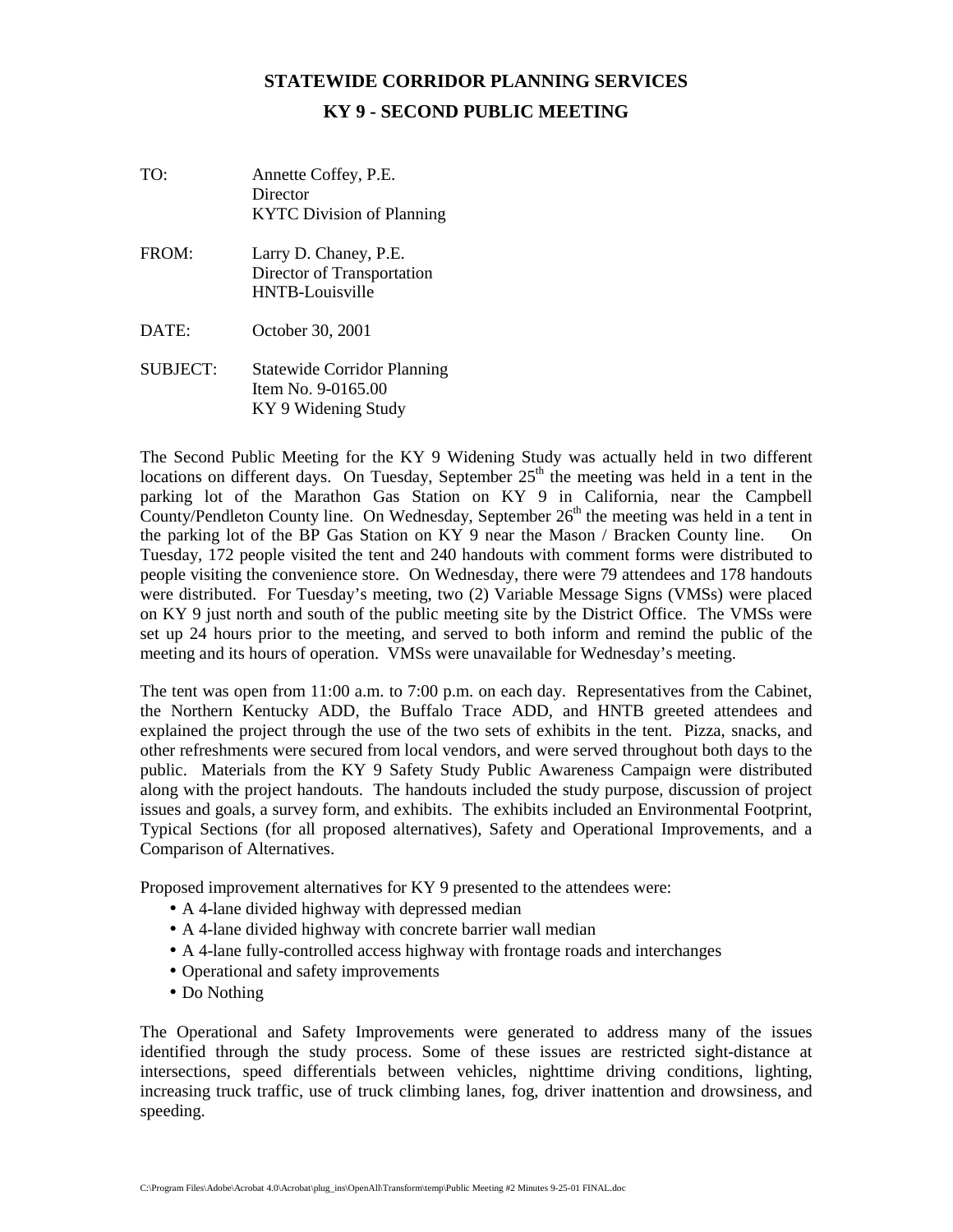The informal atmosphere of the meeting allowed the attendees to converse freely with the hosts. They were encouraged to ask questions or to voice concerns about the project. Some of the concerns raised and recorded at the meeting were as follows:

> **Comments from Flip Charts at the September 25th Meeting**

- Sign "Passing Lane Ahead" so people not familiar with road will know a passing opportunity is coming up.
- Need rumble strips at KY 1019/KY 9 Intersection.
- Improve sight distance at KY 1109/KY 9 and KY 1019/KY 9.
- Too many intersections.
- Needs to be limited access.
- Use tolls if necessary.
- Need to foster growth and development in this corridor.
- Strobe lights to help mark stop lights and make them more visible in fog.
- Turn lanes, acceleration lanes.
- Location of signs obstructs vehicles.
- Concerned that highway improvement would lead to loss of rural lifestyle.
- Need overpasses at major crossroads.
- Oversize advance notice signs at crossroads.
- Intersection at Walcott (turn lanes).
- High speed of trucks.
- People turning onto AA from entrances.
- KY 2370 hard to see.
- Speed limit should be 65.
- Need emergency telephones along route.
- Vehicles slow or stop to turn in driving lane (trucks who follow must stop).
- 4-lane allows continuous passing lane and provides some safety for turning movements.
- Ponding of water at bridge ends and other "dips" in the pavement.

## **Comments from Flip Charts at the September 26, 2001 Meeting**

- Need advance signal warning for northbound truck traffic at KY 11.
- Widen for safety need passing opportunities.
- Widen from Cincinnati to Huntington I-74 corridor extension.
- Heavy truck traffic being diverted from US 52 in Ohio.
- Consider improved connection for KY 9 to US 23 and points south.
- Use 3-lane typical with 4-mile long reversible truck climbing lanes.
- Identify lanes with lane reflectors.
- Farm machinery on road slow moving, safety problem.
- School bus traffic cues up everything behind them, and everybody has to stop.